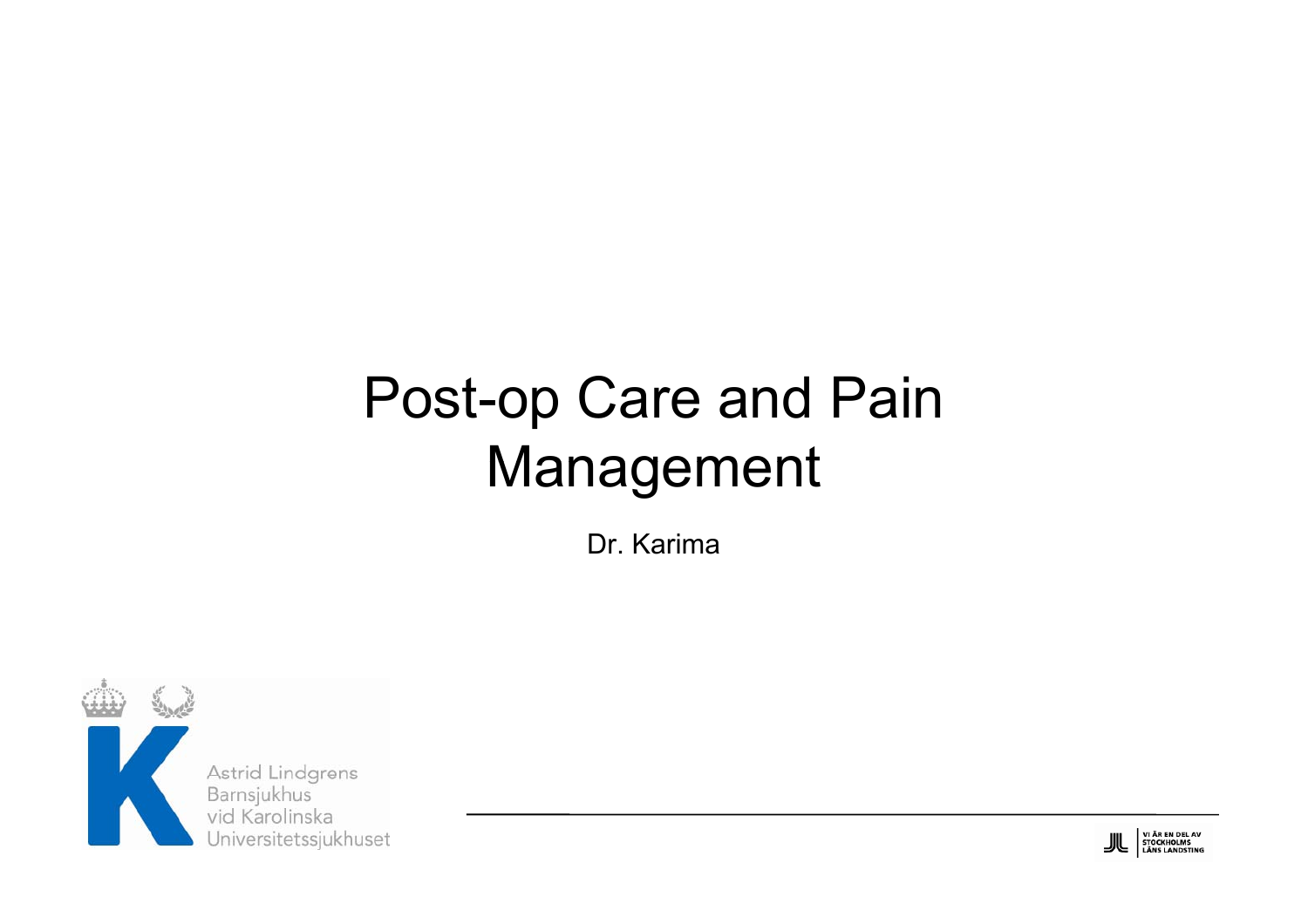# Post-op monitoring

- 1. Hand-off from operation
	- • Who is the patient?
		- (premature, underlying problems or medical conditions, what was the problem/ reason for surgery, what was done?)
	- $\bullet$  Were there any problems during the operation? (eg. airway, intubation difficulty, spasm, iv access)
	- $\bullet$ Blood loss? Fluid balance, in/out?
	- $\bullet$ Medications: given and to be given

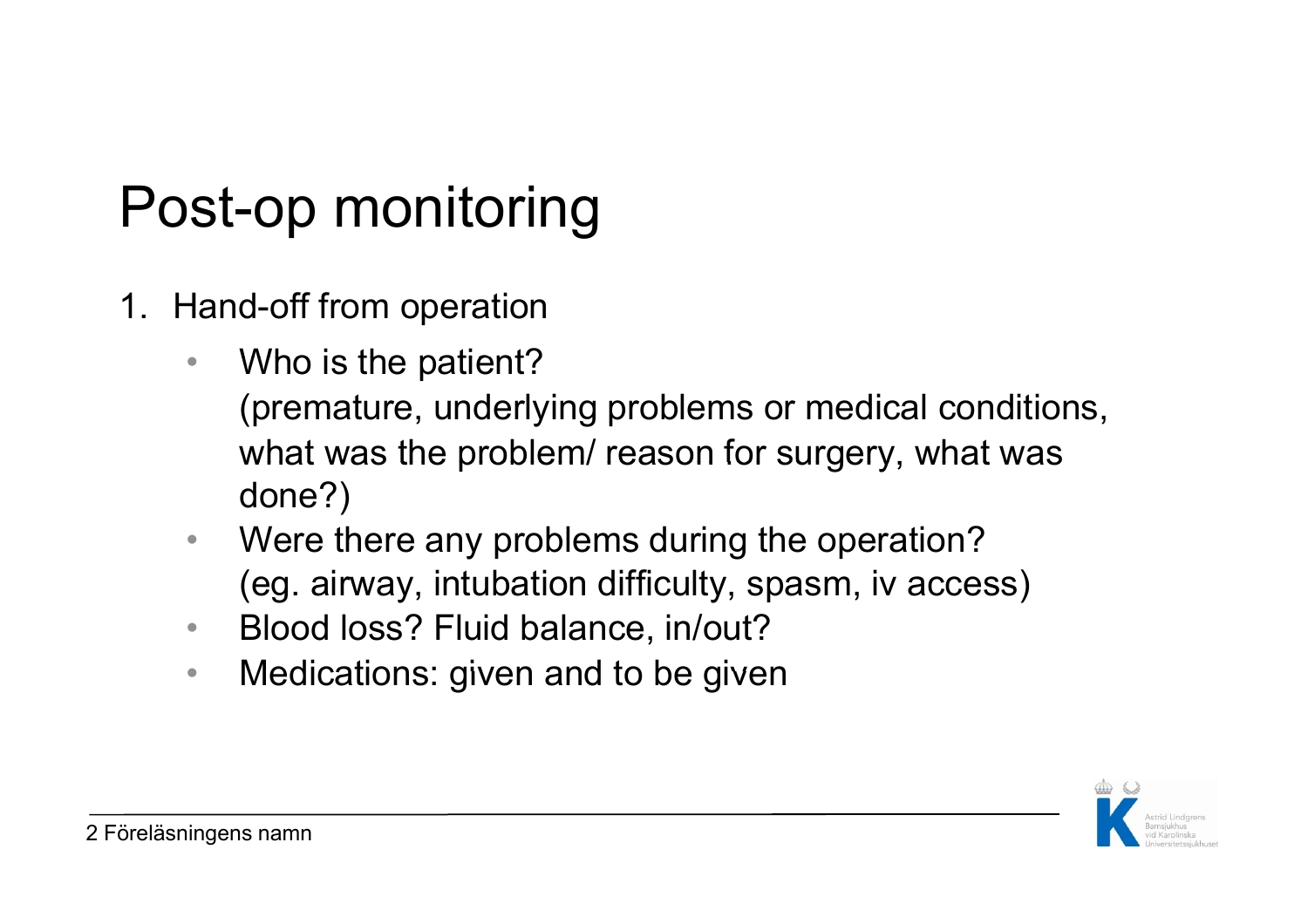## Post-op monitoring

- 2. Vital signs every 15 30 minutes until stable
	- 1. Respiratory rate (stridor? secretions?)
	- 2. Heart rate
	- 3. Blood pressure
	- 4. Saturation if available

Age appropriate intervalls must be known!

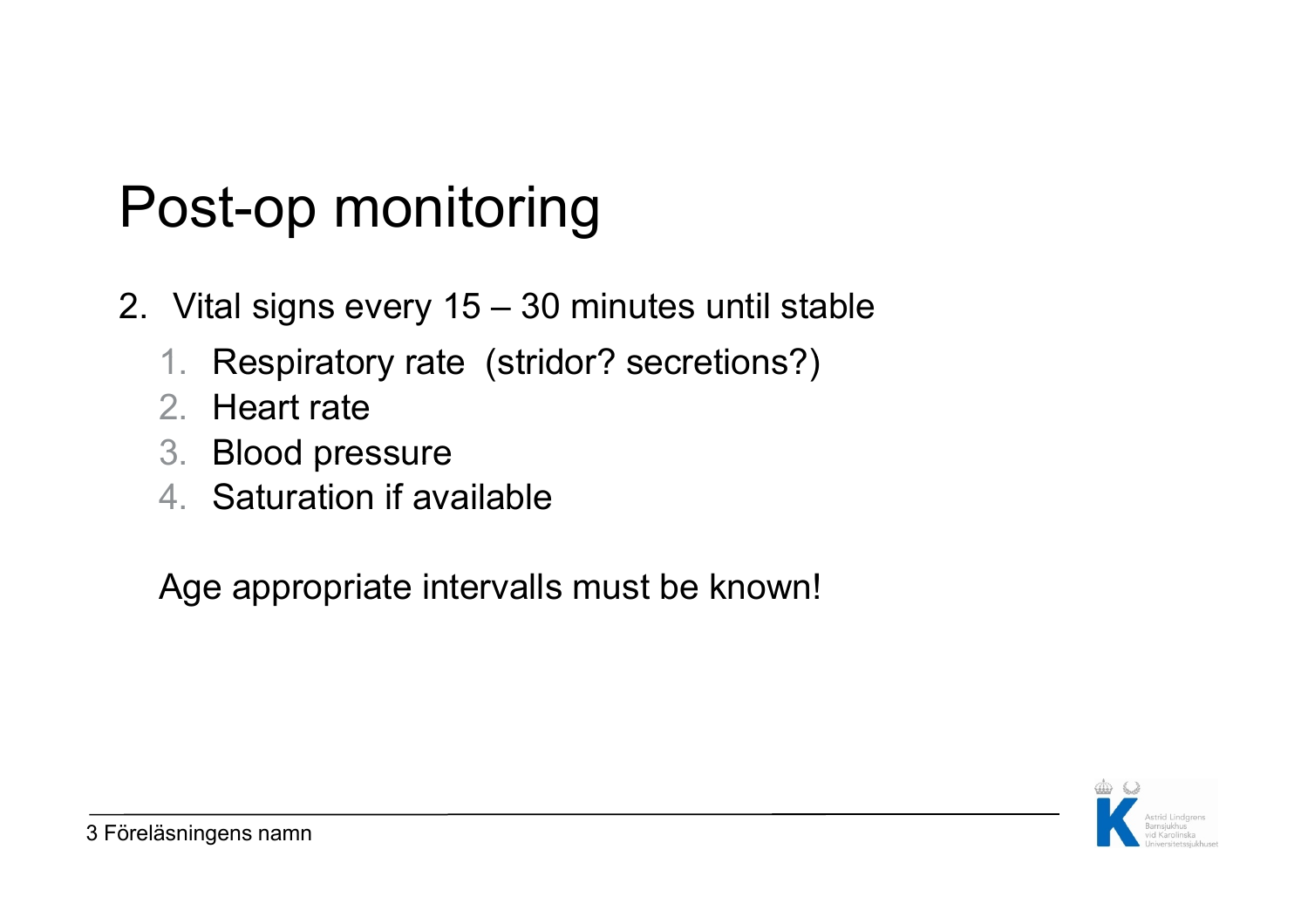## Post-op monitoring

- 3. Fluid therapy
	- 1. Per os as soon as possible
	- 2. Continue replacement if necessary
	- 3. Replace ongoing losses if continued
	- 4. Maintenance fluids

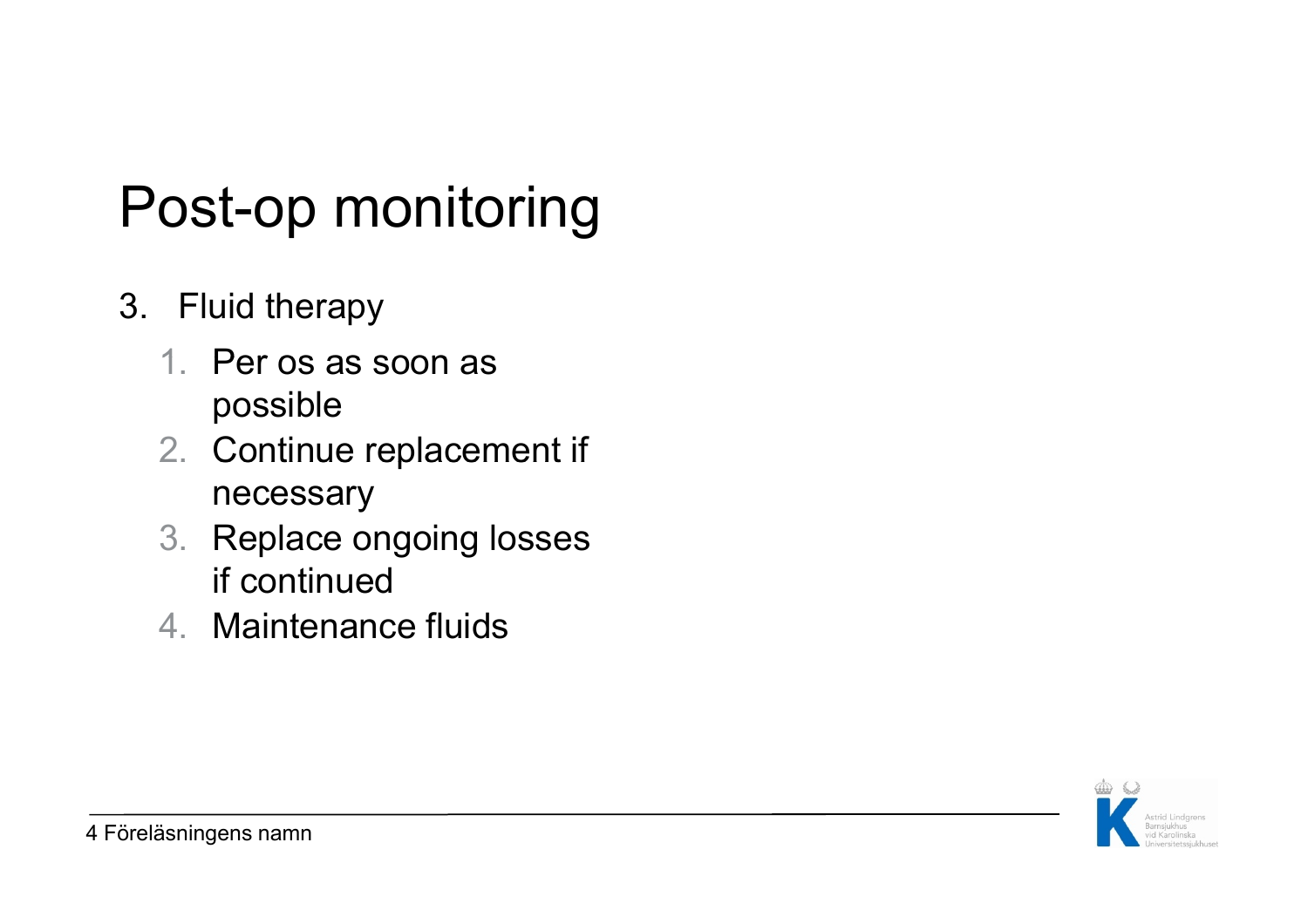## Maintenance fluids

| Weight    | Fluid/day                                    | Fluid/hour                                                |  |
|-----------|----------------------------------------------|-----------------------------------------------------------|--|
| (kg)      | (m/d)                                        | (ml/hr)                                                   |  |
| $0 - 10$  | 100ml/kg                                     | 4ml/kg                                                    |  |
| $10 - 20$ | $1000$ ml+ 50 ml/kg for<br>each kg >10kg.    | 40ml + 2ml/kg for each<br>$kg > 10kg$ .                   |  |
| >20       | 1500 ml + 20 ml/kg for<br>each $kg > 20kg$ . | $60$ ml + 1 ml/kg for<br>each $kg > 20$ kg<br>$66660 - 5$ |  |

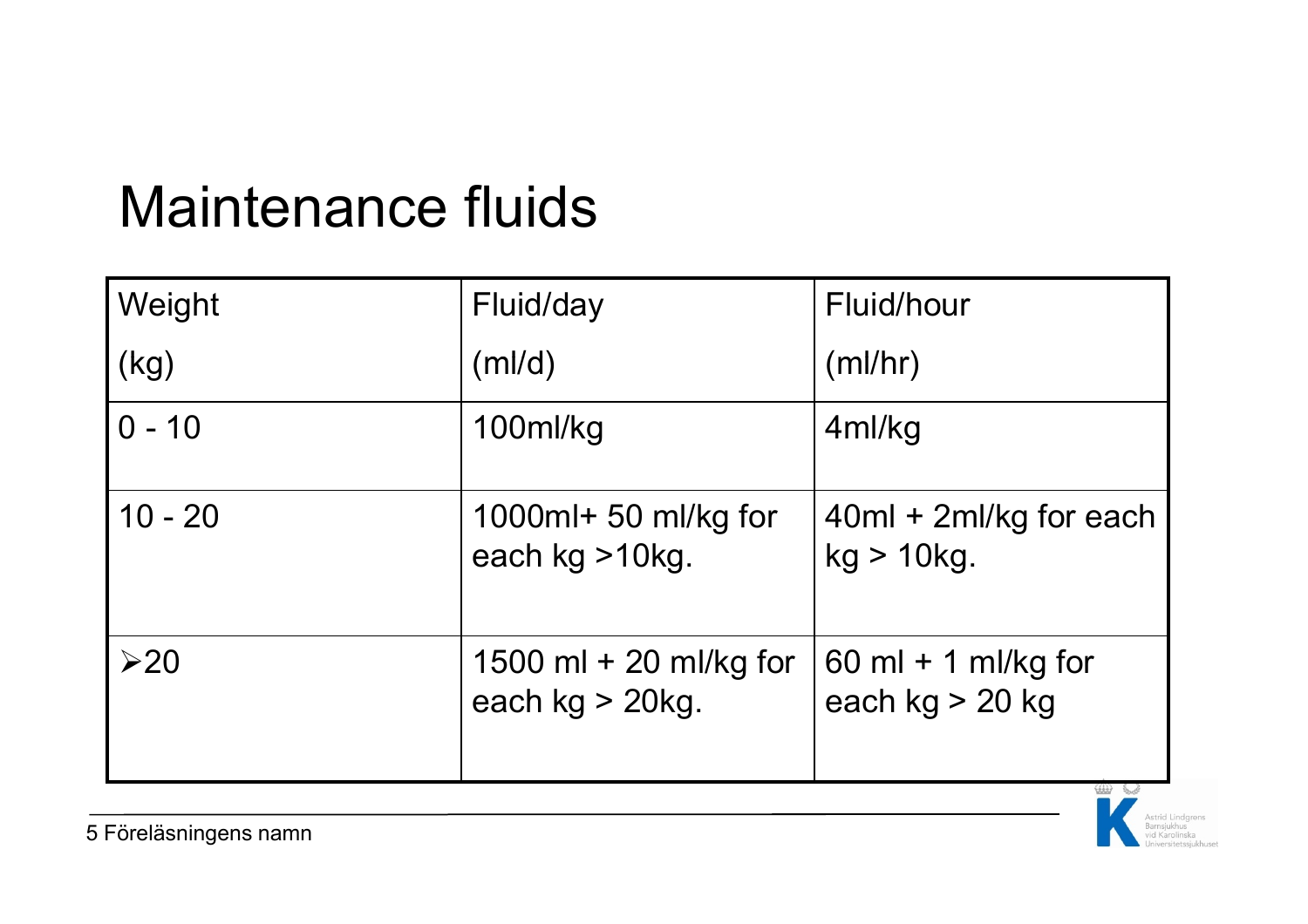### Maintenance fluids

| <b>Example</b> | Daily                              | Hourly                   |
|----------------|------------------------------------|--------------------------|
| 1. 4 kg        | $4 \times 100 = 400$ ml/d          | $4 \times 4 = 16$ ml/hr. |
| 2. 12 kg       | $1000 + (2 \times 50) = 1100$ ml/d |                          |
|                |                                    | $40 + (2 \times 2) =$    |
|                |                                    | $44$ ml/hr               |
| 3. 26 kg       | $1500 + (6 \times 20) = 1620$ ml/d |                          |
|                |                                    | $60 + (6 \times 1) =$    |
|                |                                    | 66 ml/hr                 |
|                |                                    |                          |

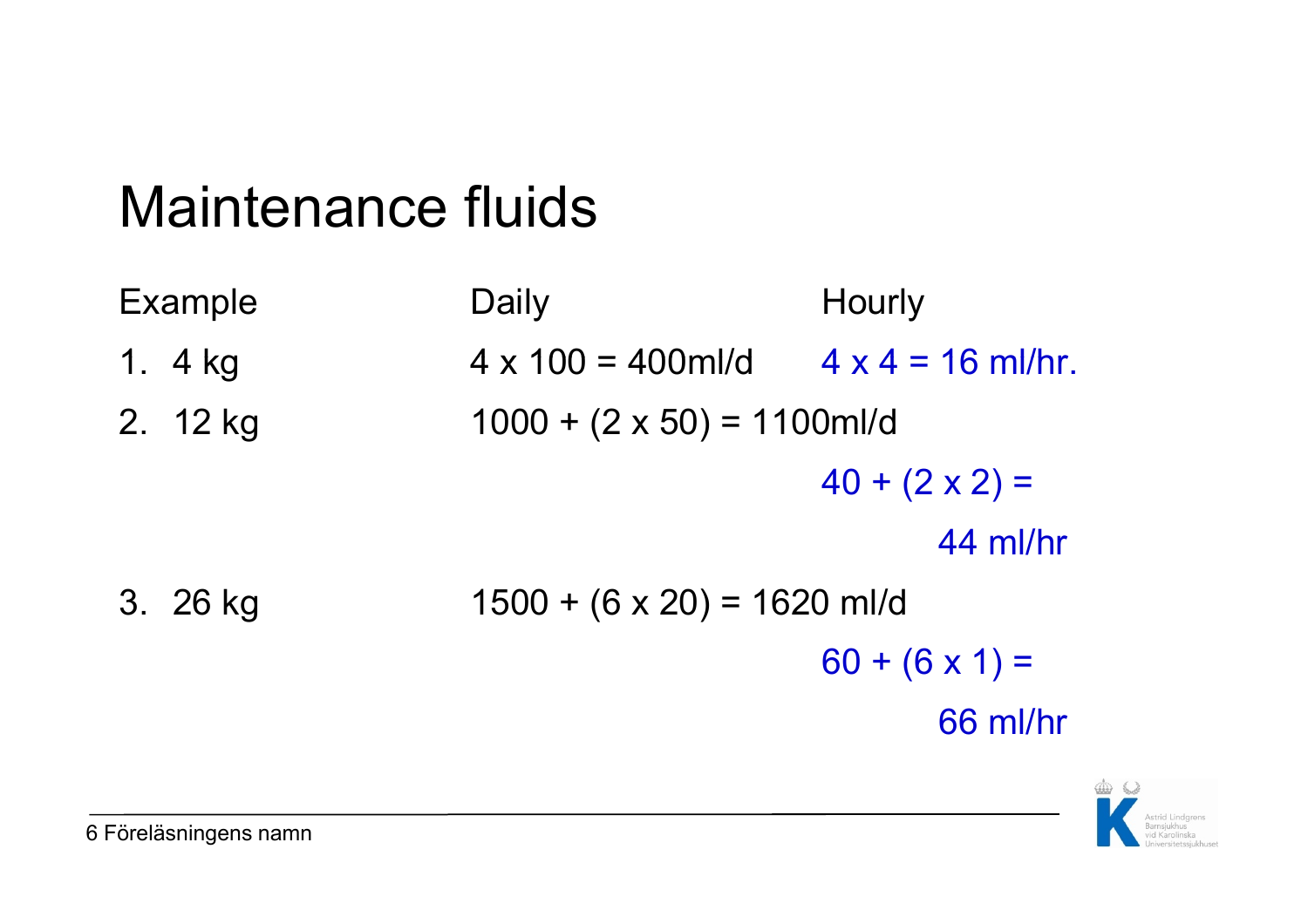## Maintenance fluids

- If giving fluids iv, monitor fluid balance so patient doesn't become overloaded!
- Monitor in/out:
	- $\bullet$ • Urine output
	- $\bullet$ Ongoing losses
	- "Insensible loss": roughly 1/3 of maintenance requirement

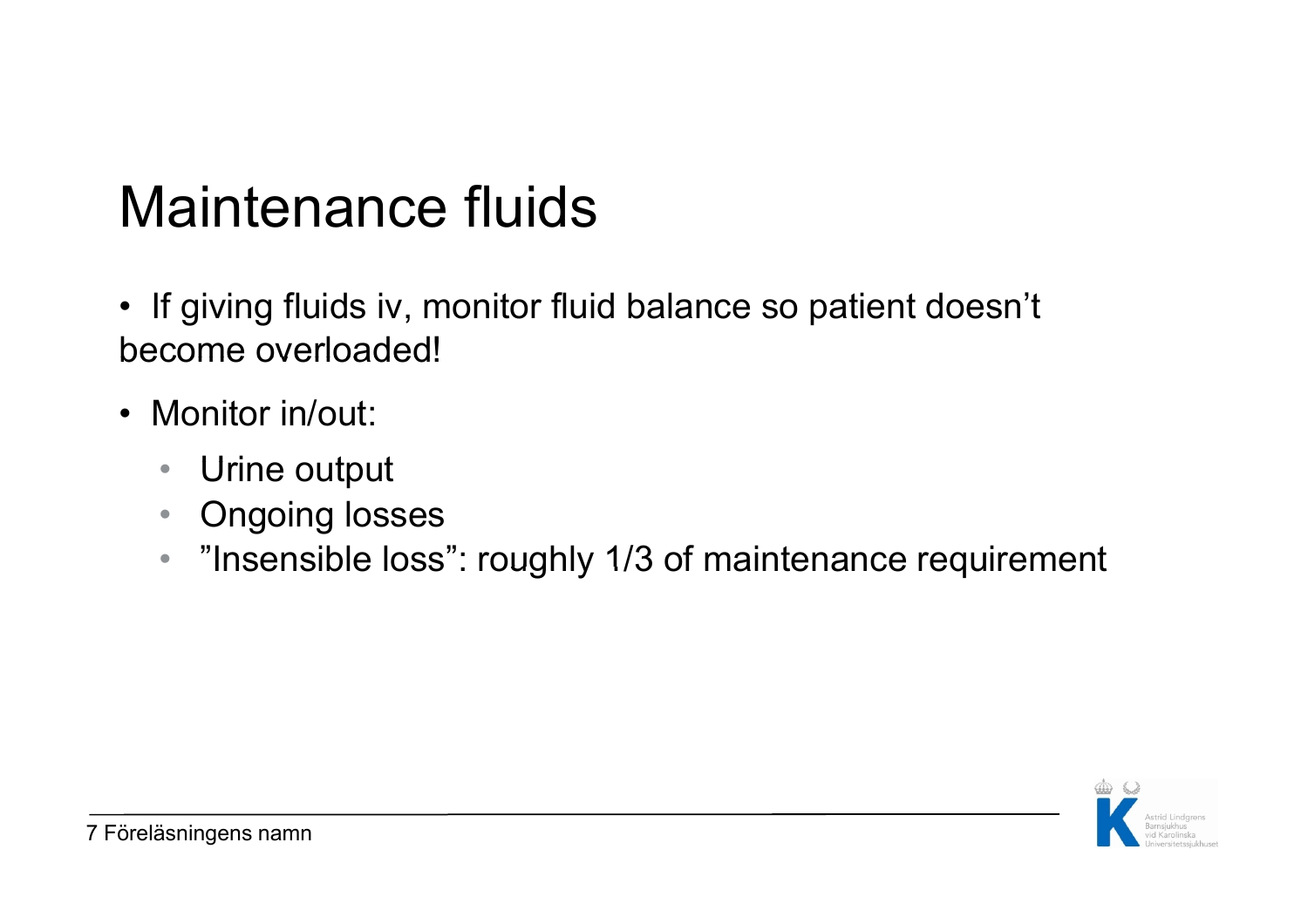## Post-op complications

Laryngeal oedema

Associated with:

Large endotracheal tubes.

Endotracheal tubes made of irritant material, e.g. red rubber or irritant chemicals used in sterilising tubes.

Any infection in the upper respiratory tract or a history of croup.

Trauma to the upper airway, e.g. difficult, clumsy or repeated laryngoscopies or bronchoscopies.

These will predispose to oedema of the mucosa of the larynx.

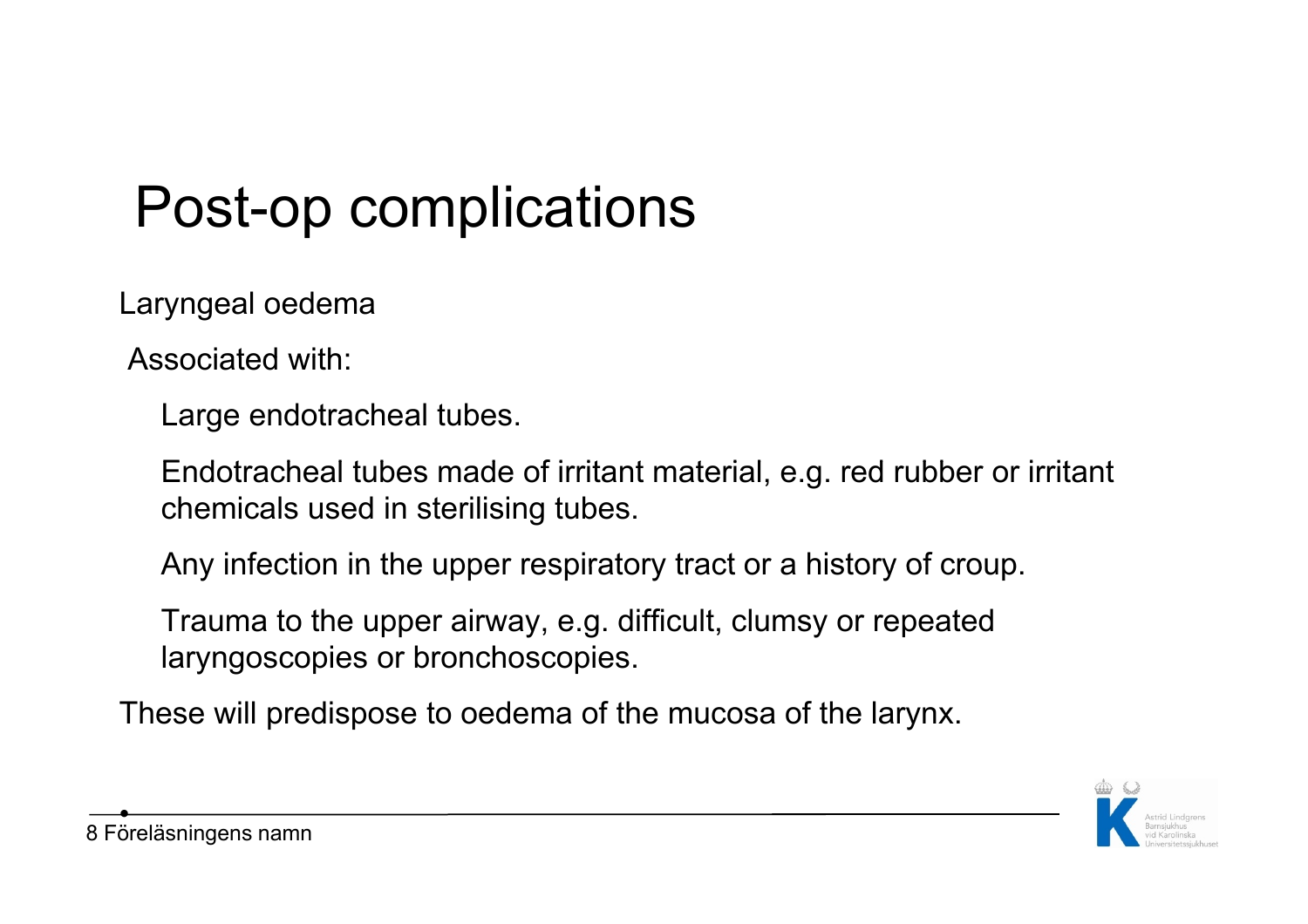### Treatment

- •Airway positioning
- Suction
- Oxygen
- Inhalation, eg. adrenalin (0,2-0,5 mg/kg in 2ml NS) Dexamethasone 0,25 mg/kg iv

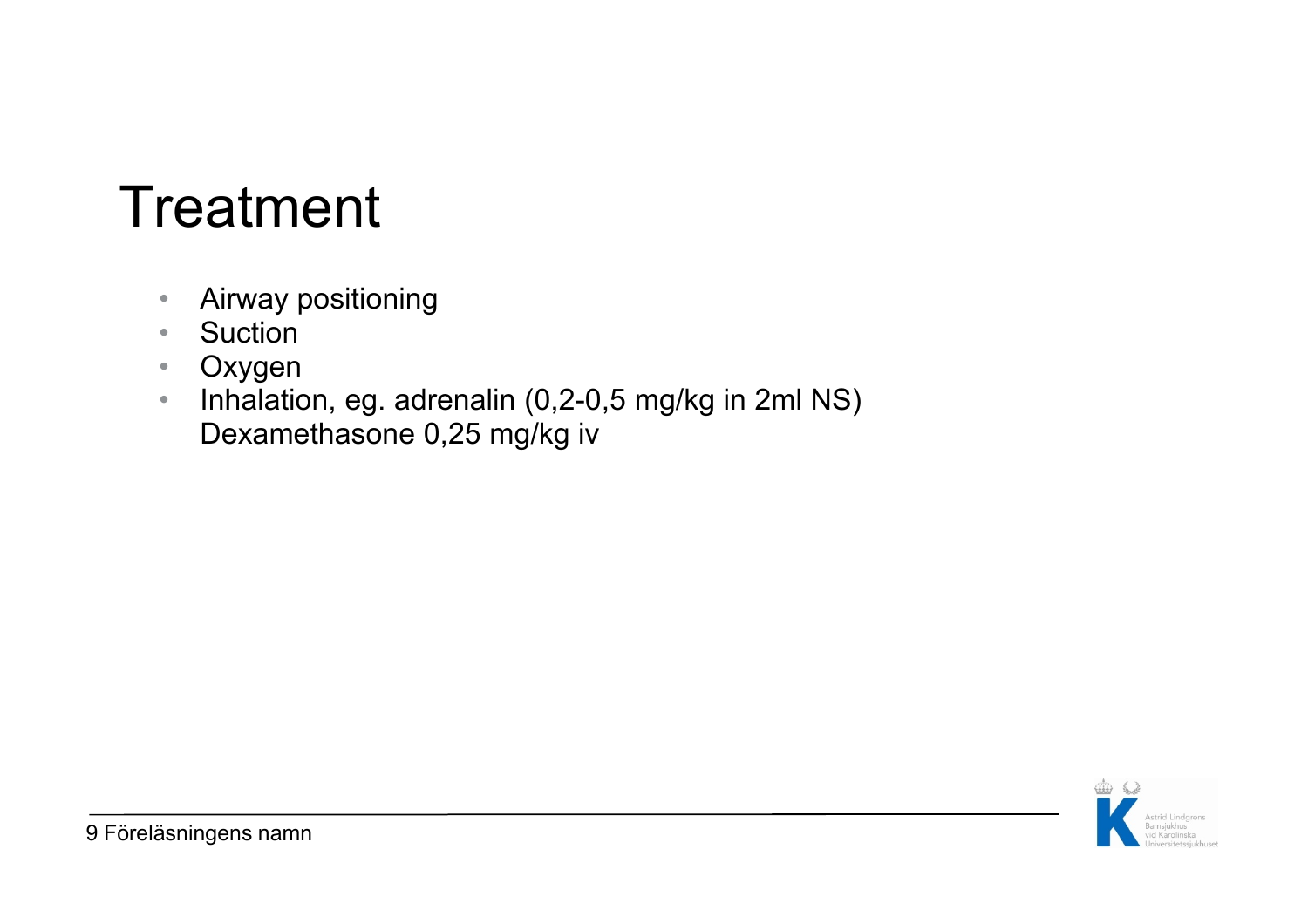## laryngospasm

This can be caused by:

Secretions or vomit

Inhalational anaesthetic agents

Attempts at intubation

Light anaesthesia

Surgical stimulus

Extubation

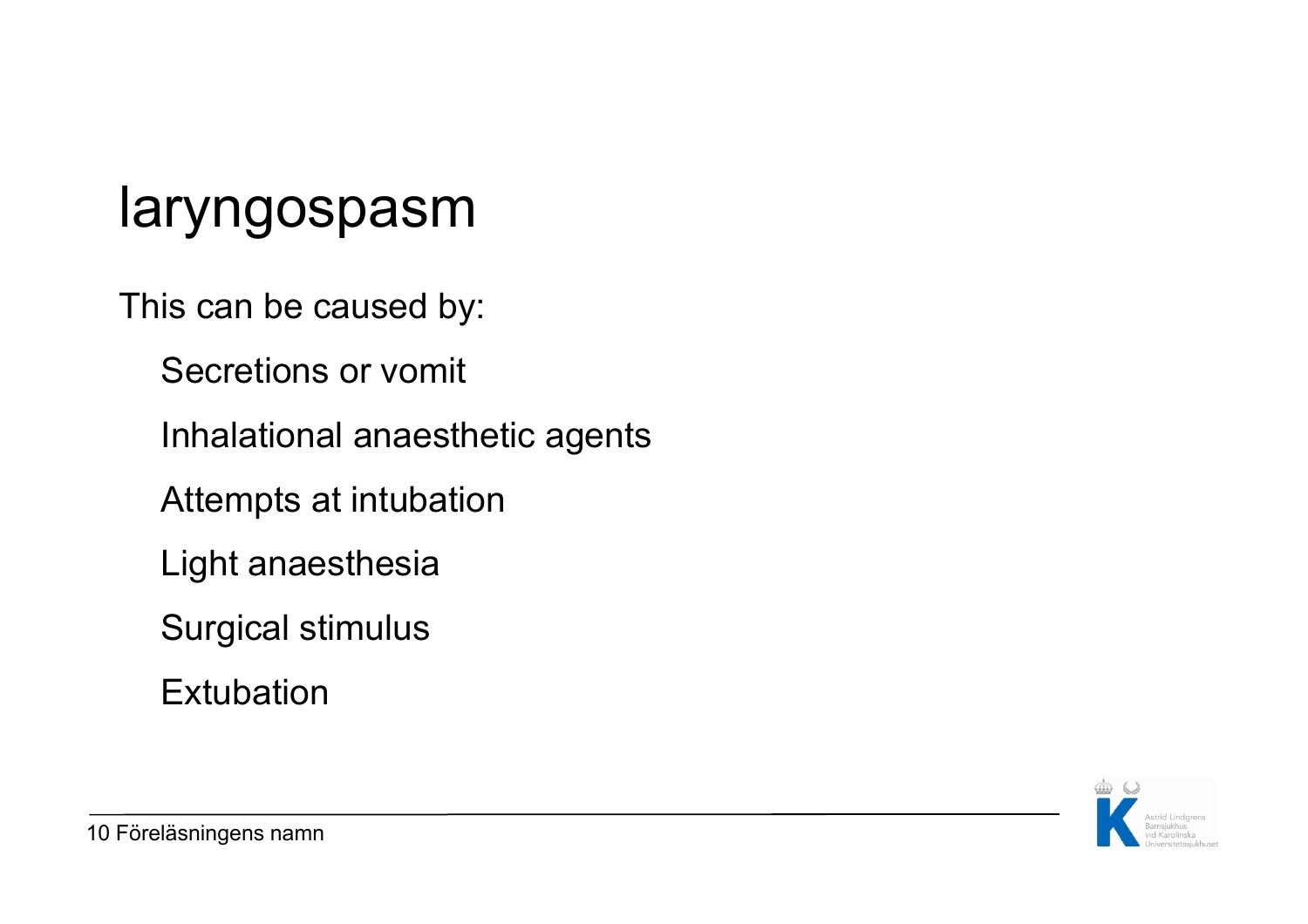## Layngospasm treatment

- • $\mathsf{O}_2$
- •Open airway, suction, decrease stimuli
- •If persistent, deepen sedation, re-intubate

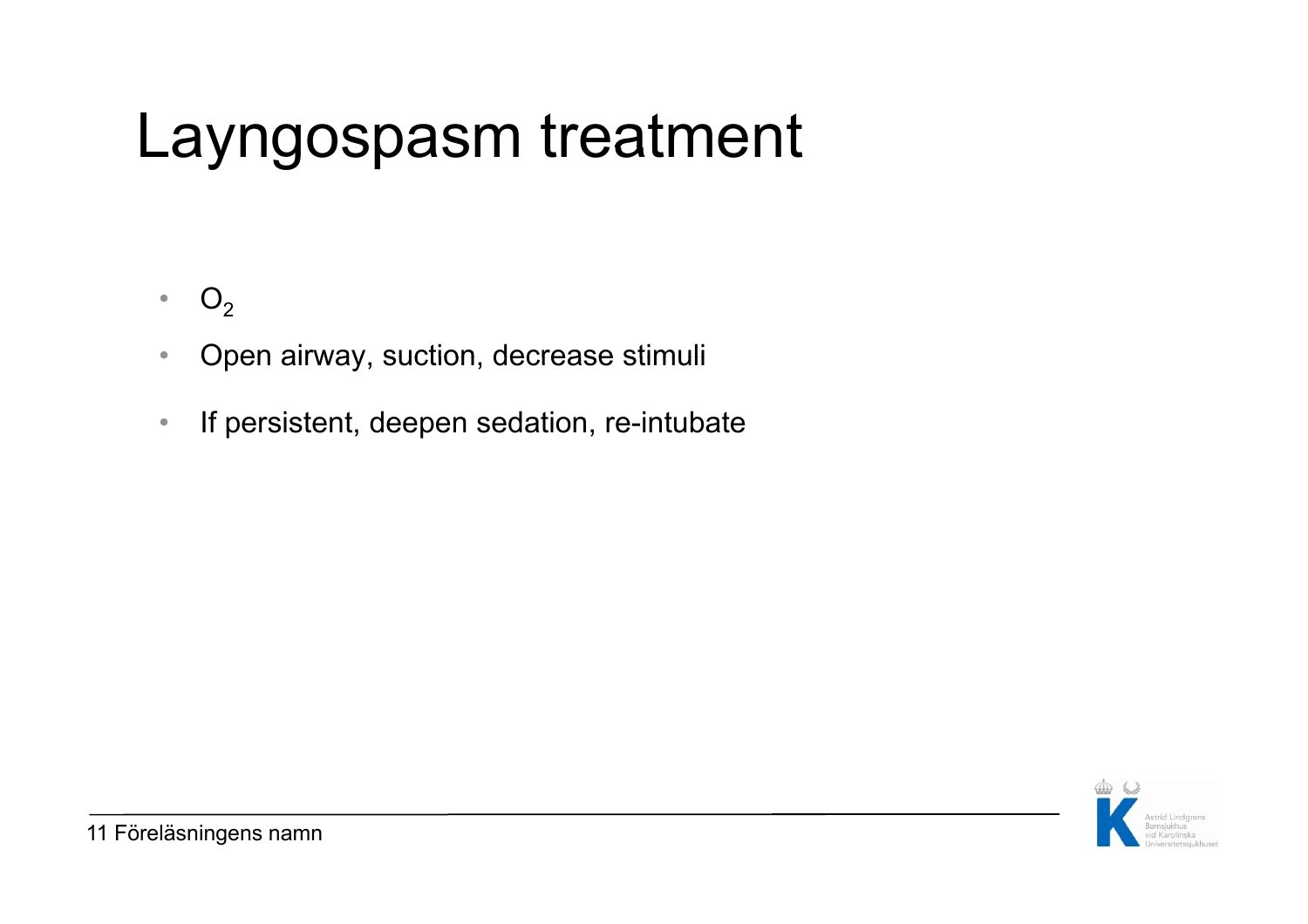## Post-op complications

- Fluid overload
	- •• Observation
	- Furosemide 0,5 1 mg/kg iv

- Nausea / Vomitin g
	- Oxygen
	- Anti-emetics, corticosteroids

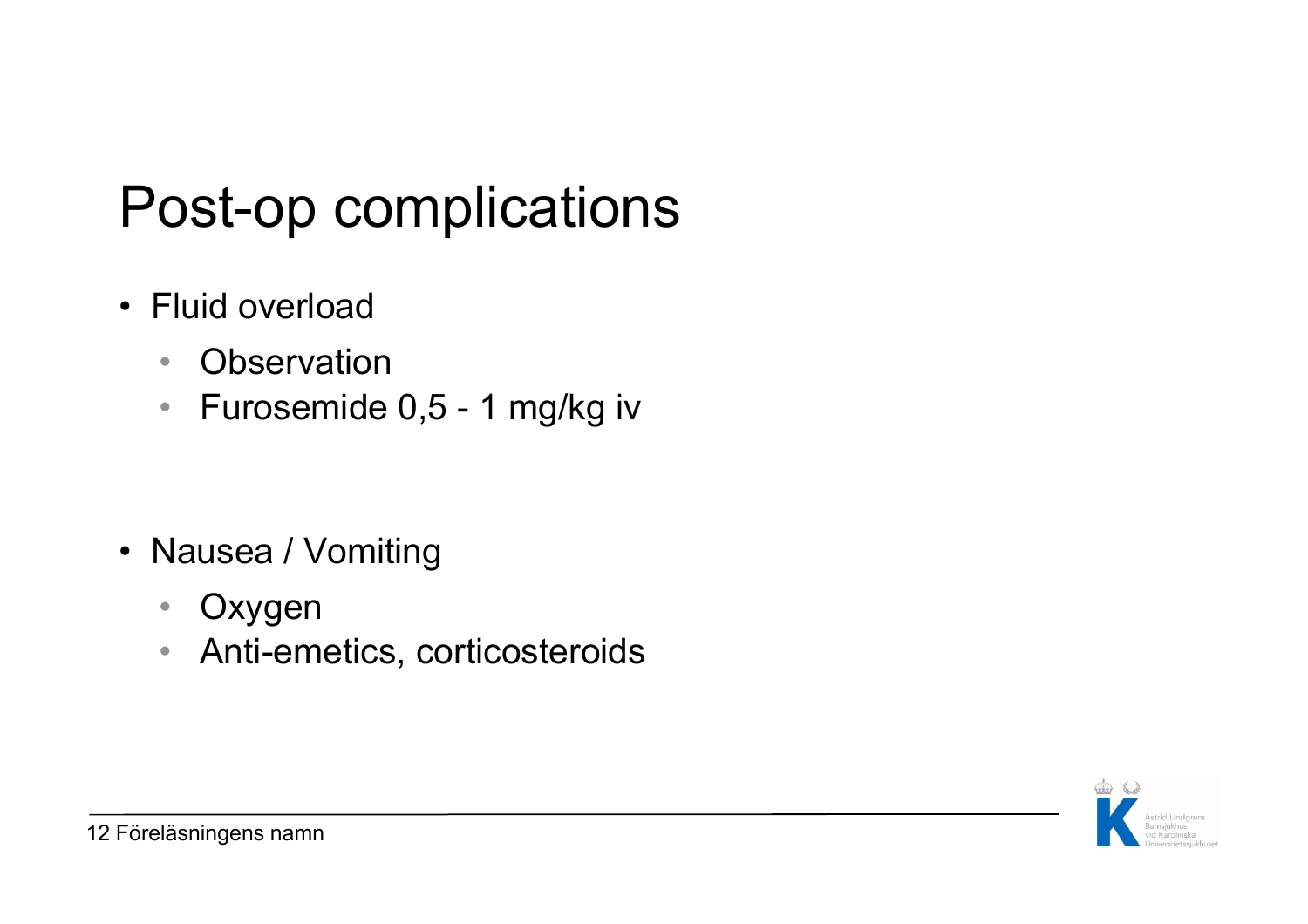

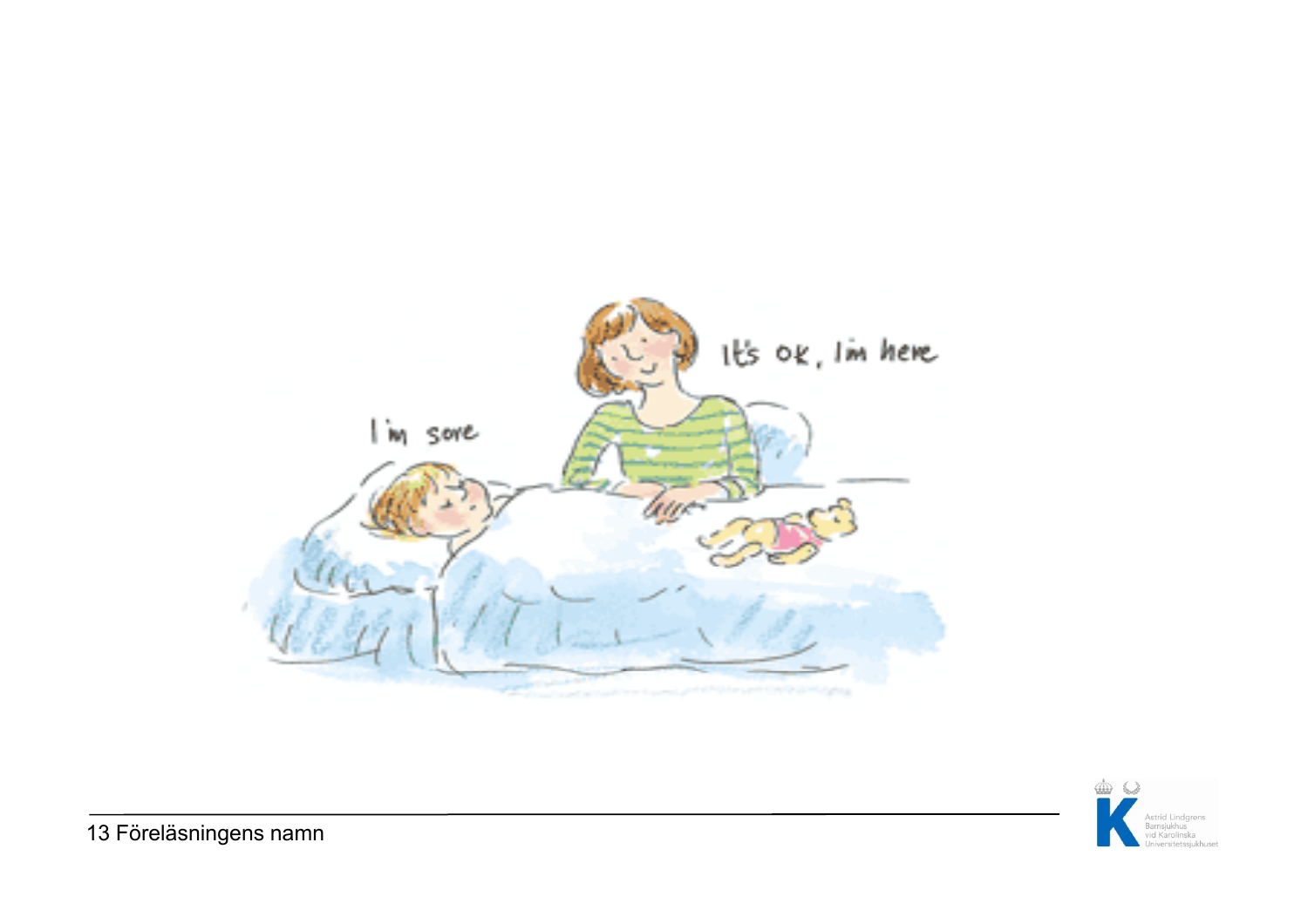

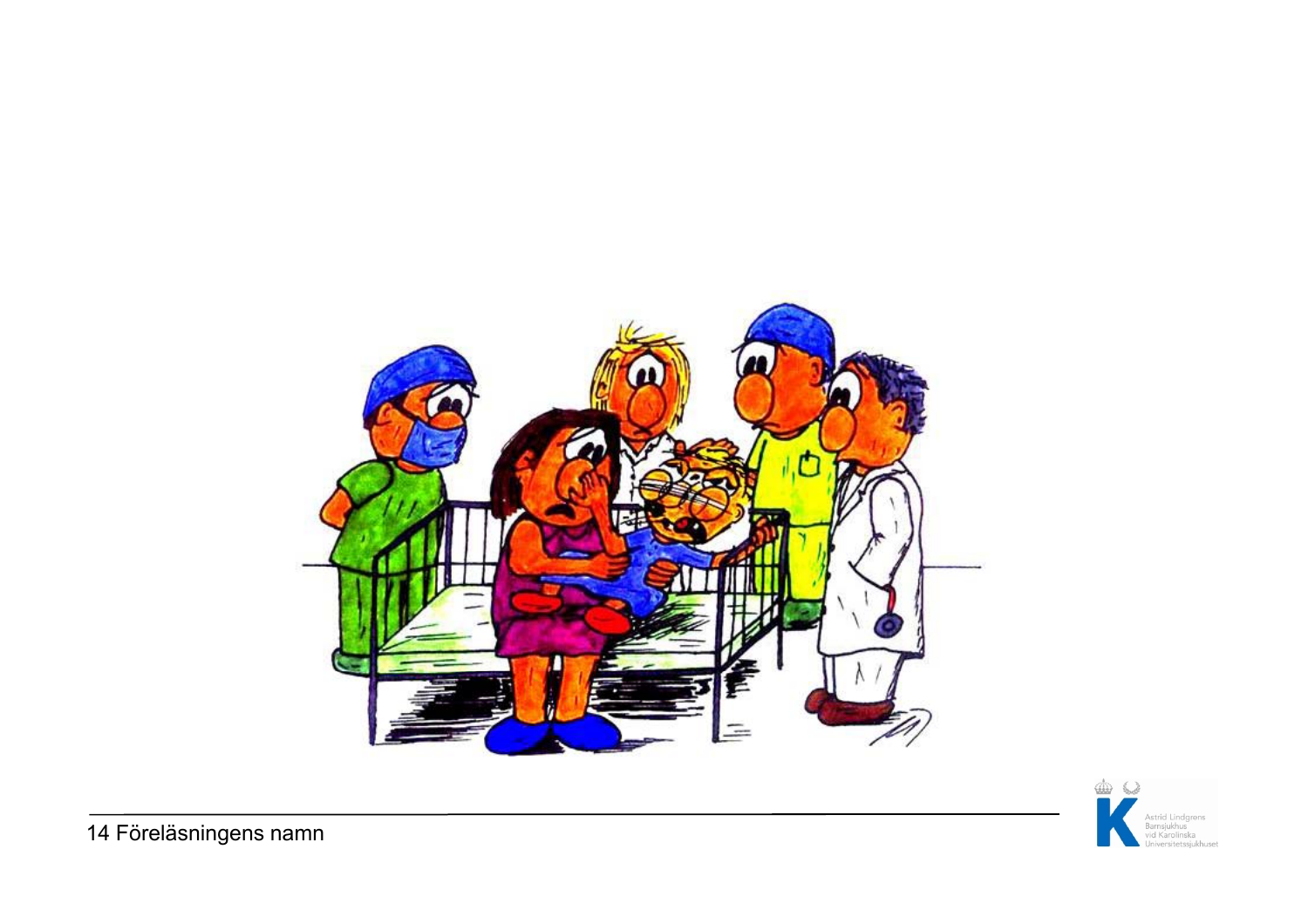## Stewart discharge criteria

| Parameter     | <b>Characteristics</b>        | <b>Score</b> |
|---------------|-------------------------------|--------------|
| Consciousness | Awake                         | 2            |
|               | Responding to stimuli         | 1            |
|               | Not responding to stimuli     | $\mathbf{0}$ |
| Airway        | Coughing on command or crying | 2            |
|               | Maintaining good airway       | 1            |
|               | Required airways maintenance  | $\theta$     |
| Movement      | Moving limbs purposefully     | 2            |
|               | Non-purposeful movements      | 1            |
|               | Not moving                    |              |

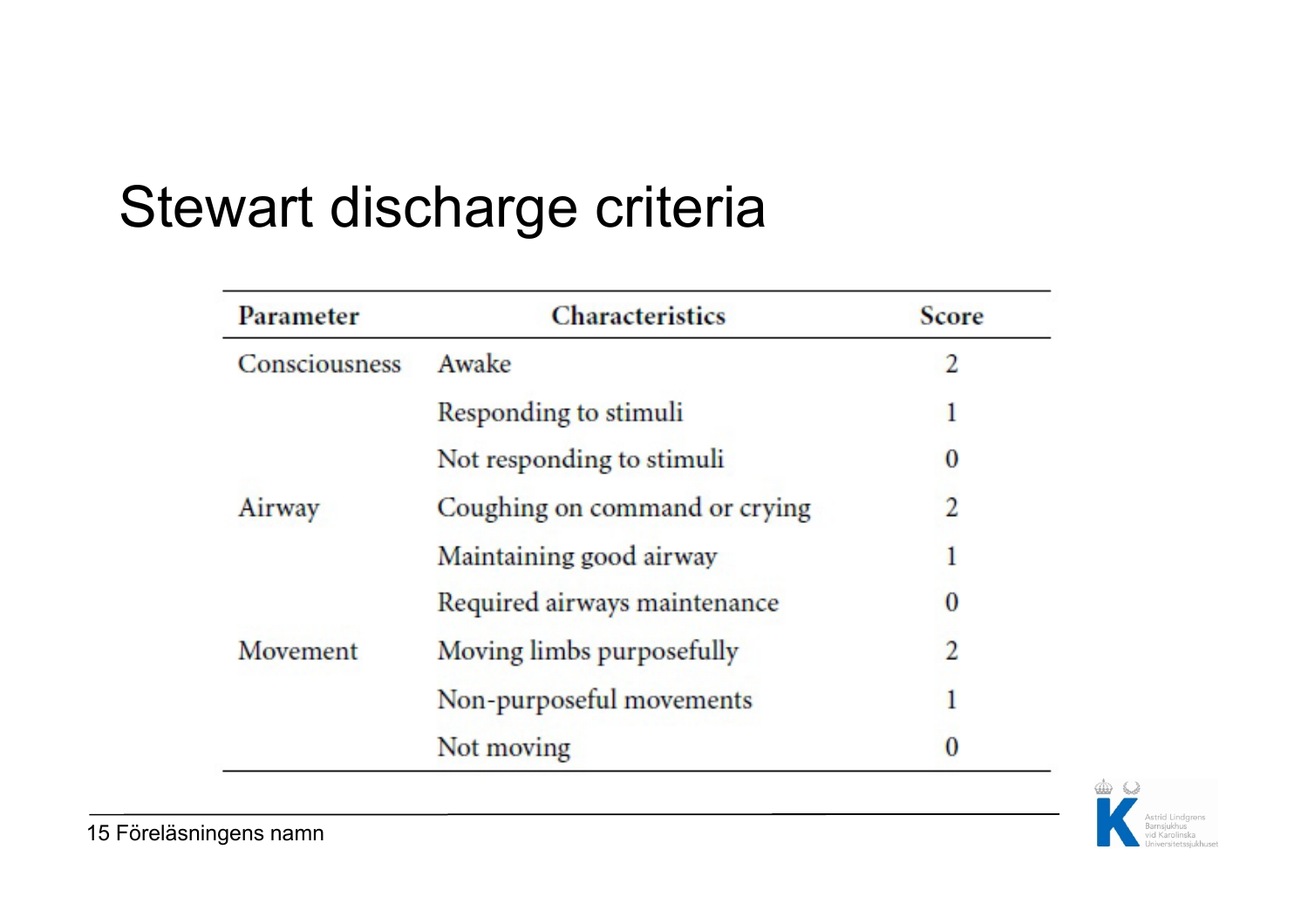#### **DISCHARGE FROM A RECOVERY ROOM**

The relevant factors, which should be considered while taking the decision about discharge to the setting where monitoring is not accessible include:

return of consciousness and stabilization of basic vital functions;

efficient breathing of the frequency typical of a given age, SpO2 >95% without oxygen therapy.

The child may return to the ward when the observations are stable, he is fully conscious and his pain is controlled.

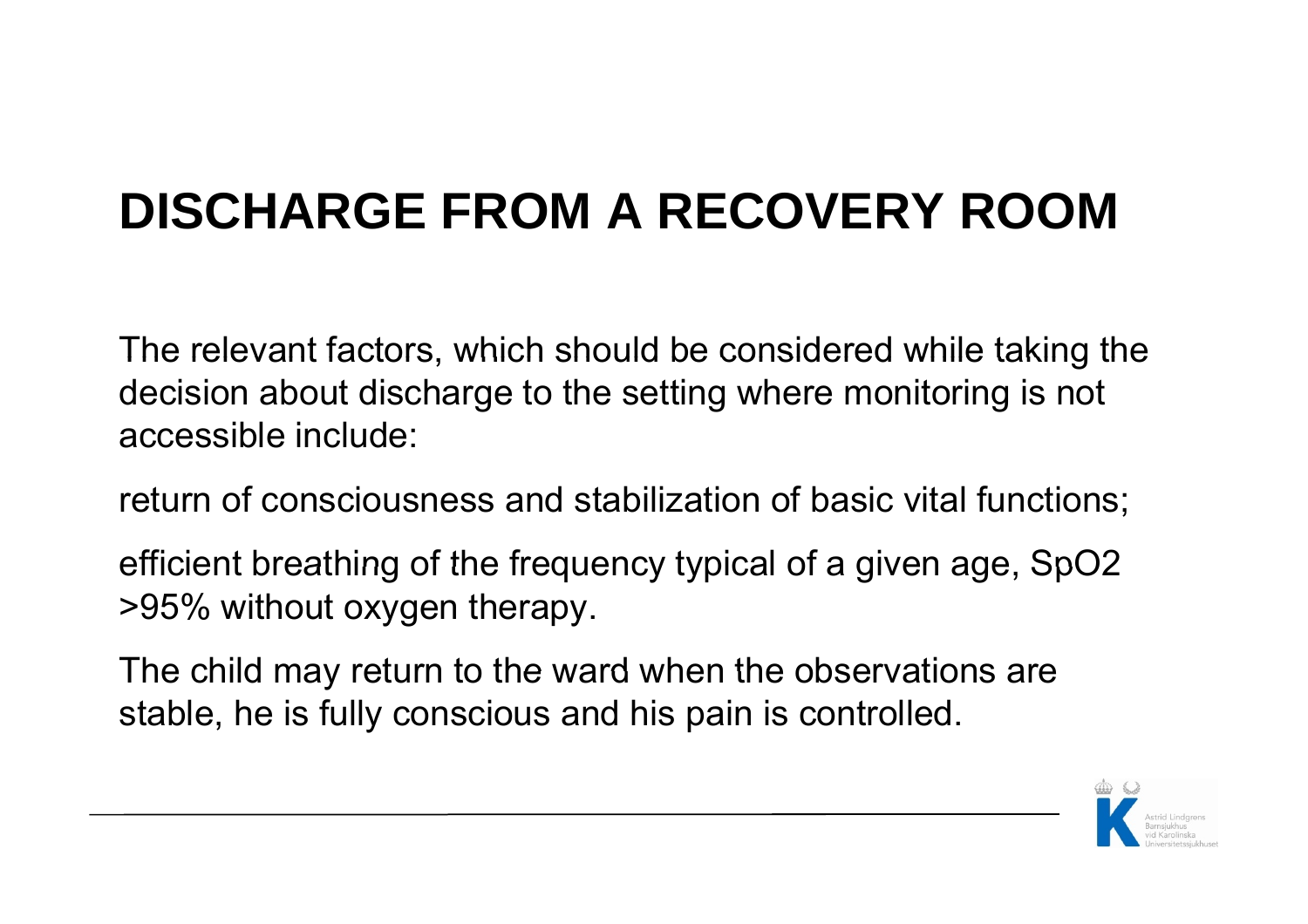



Föreläsningens namn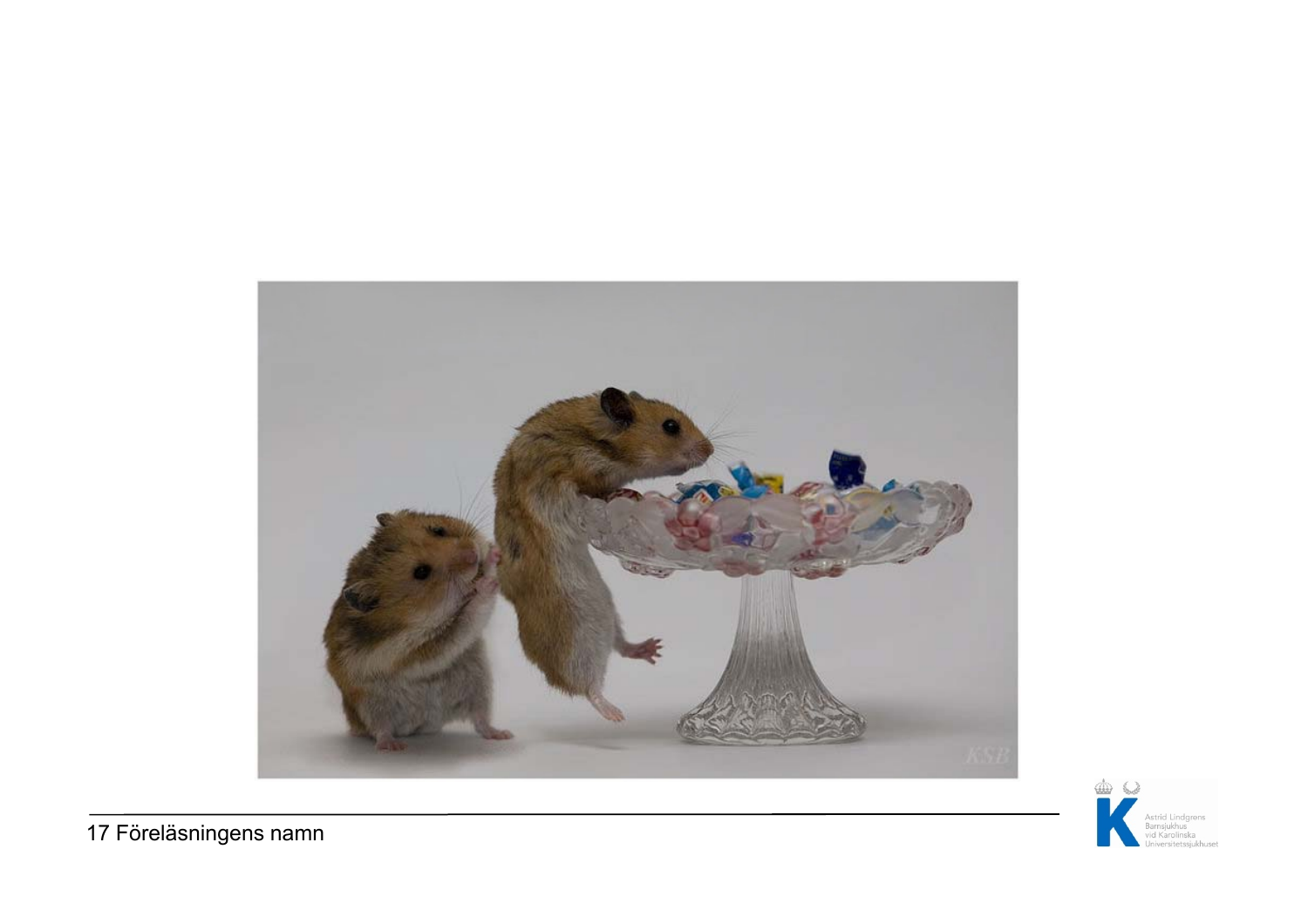# THANK YOU FOR YOUR ATTENTION



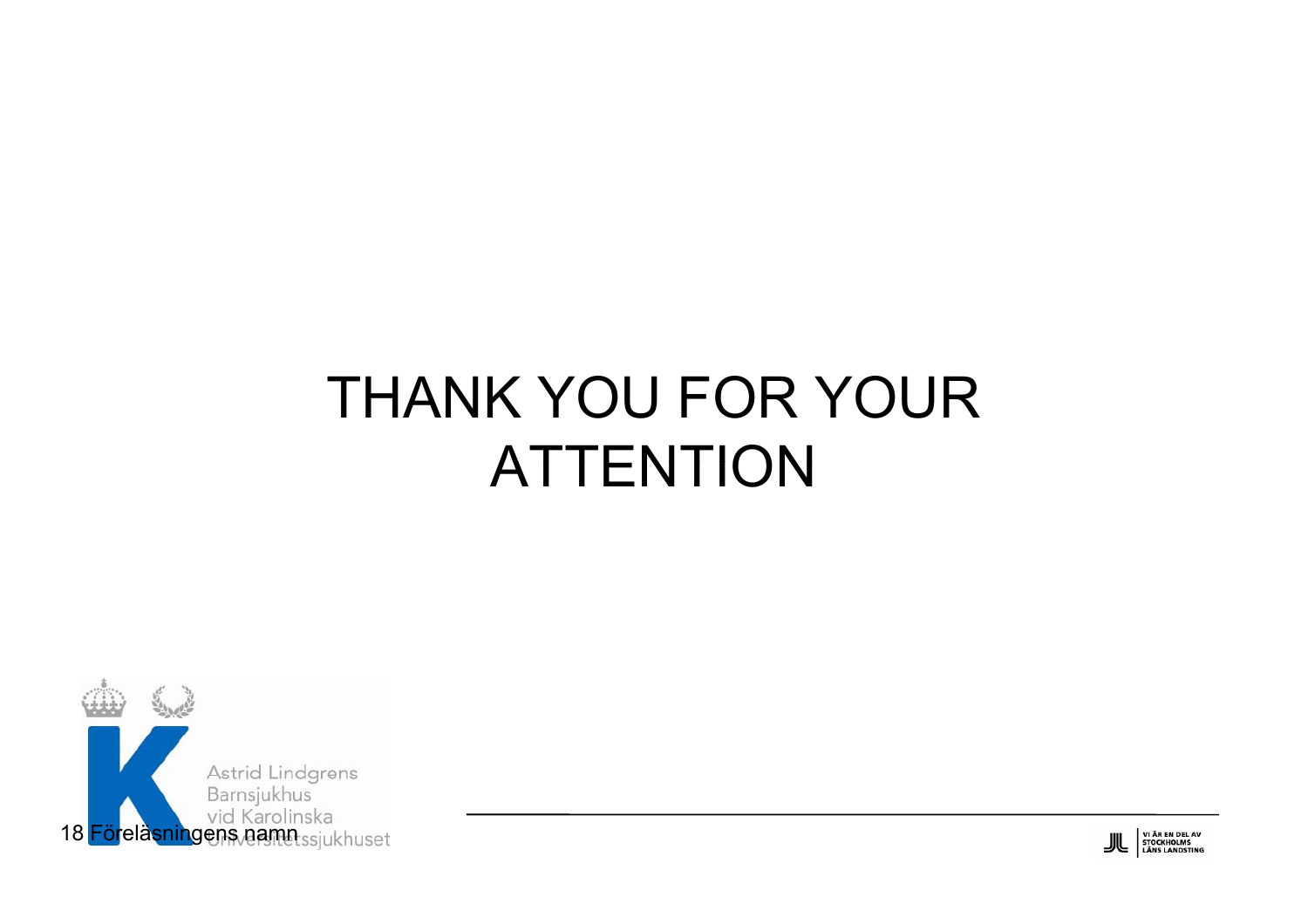# Pain Management

Prof. Peter



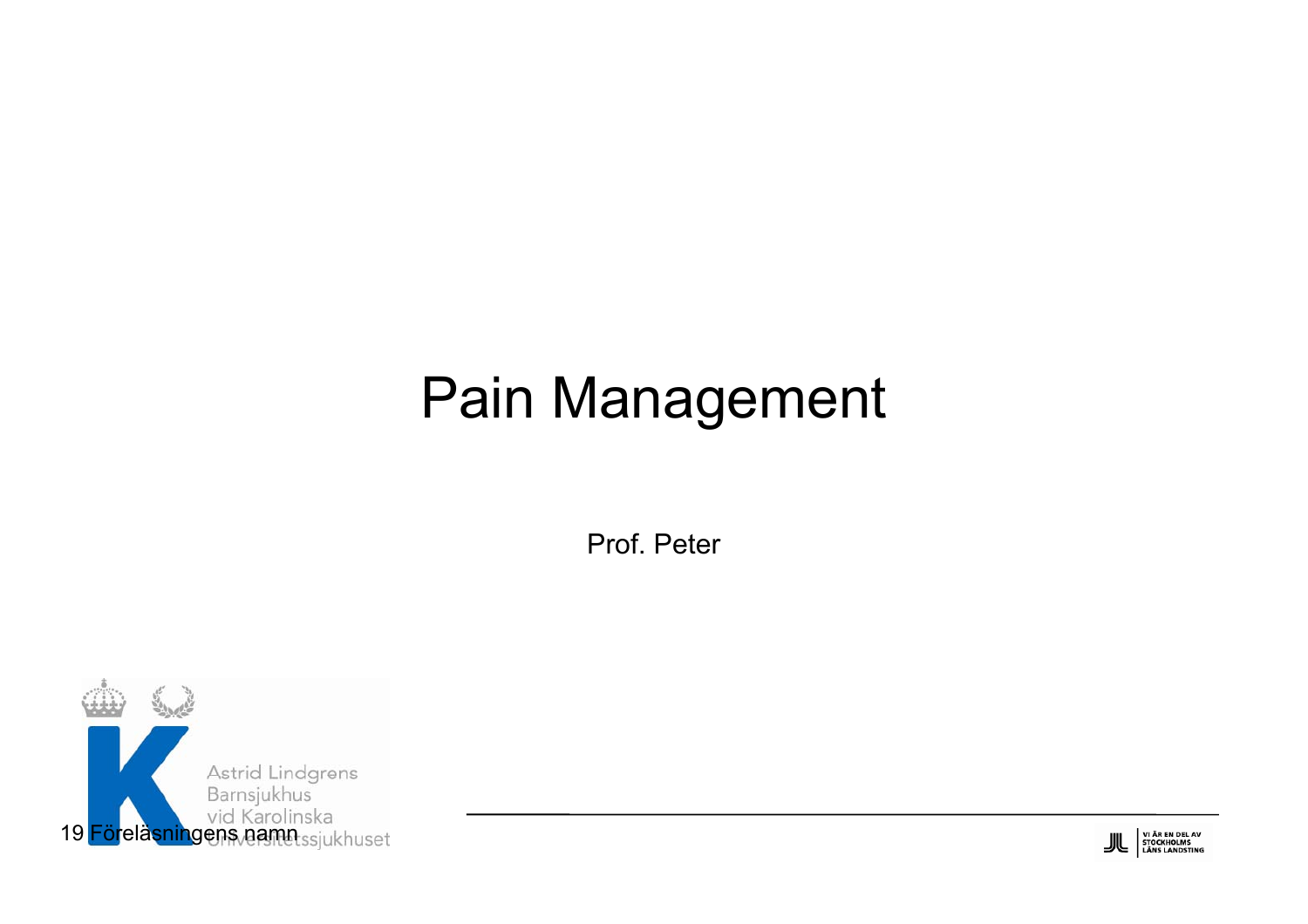## Post-op pain management

"Infants and small children don't feel pain."

…nervous system is immature

…don't have pain memory

…require less pain treatment than older patients

…greater risk for respiratory depression



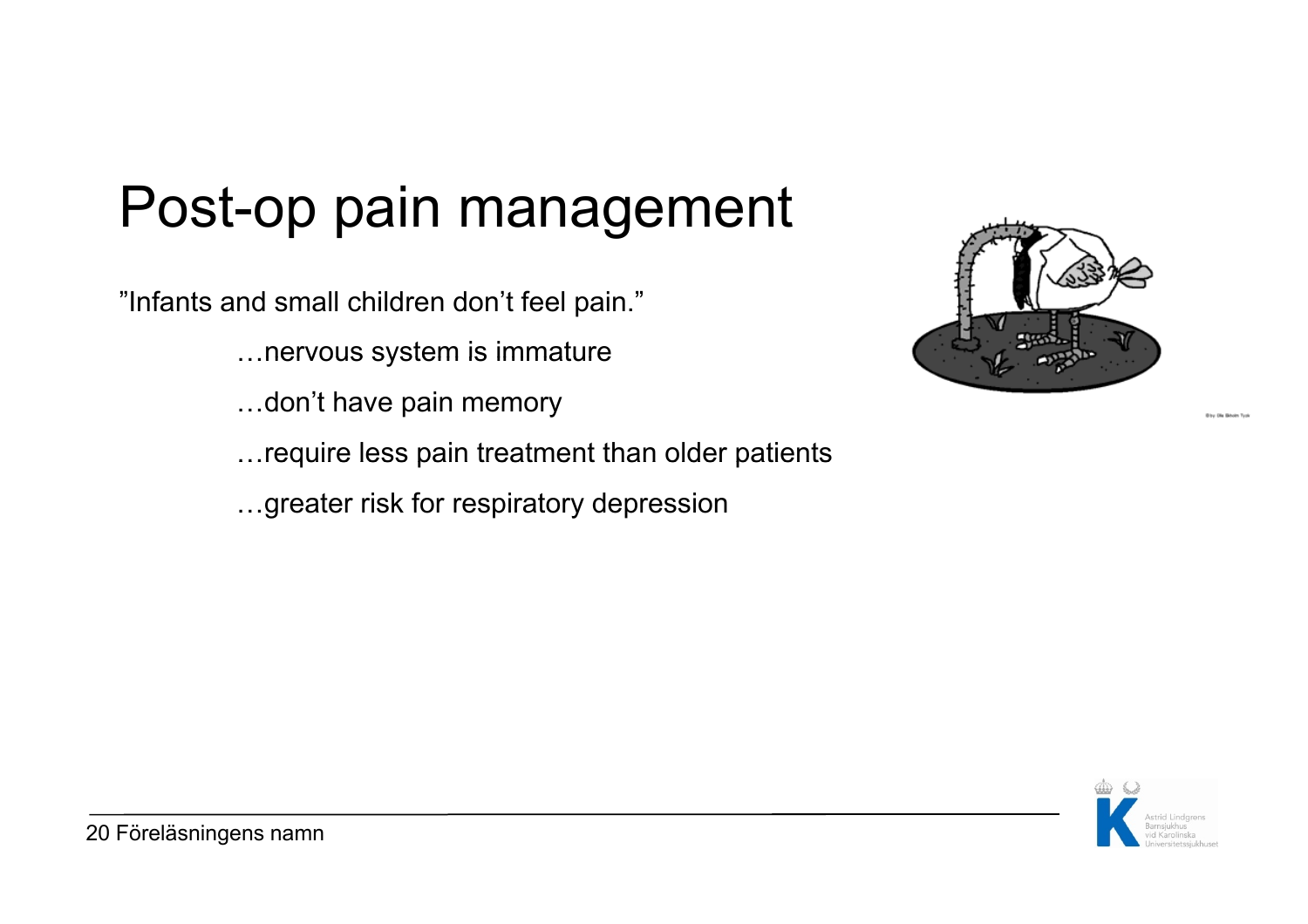# Pain management

Consequences of pain…

- Poor weight gain and growth
- •• Behavioral changes
- •Poor neurologic development
- Structural changes in spinal cord

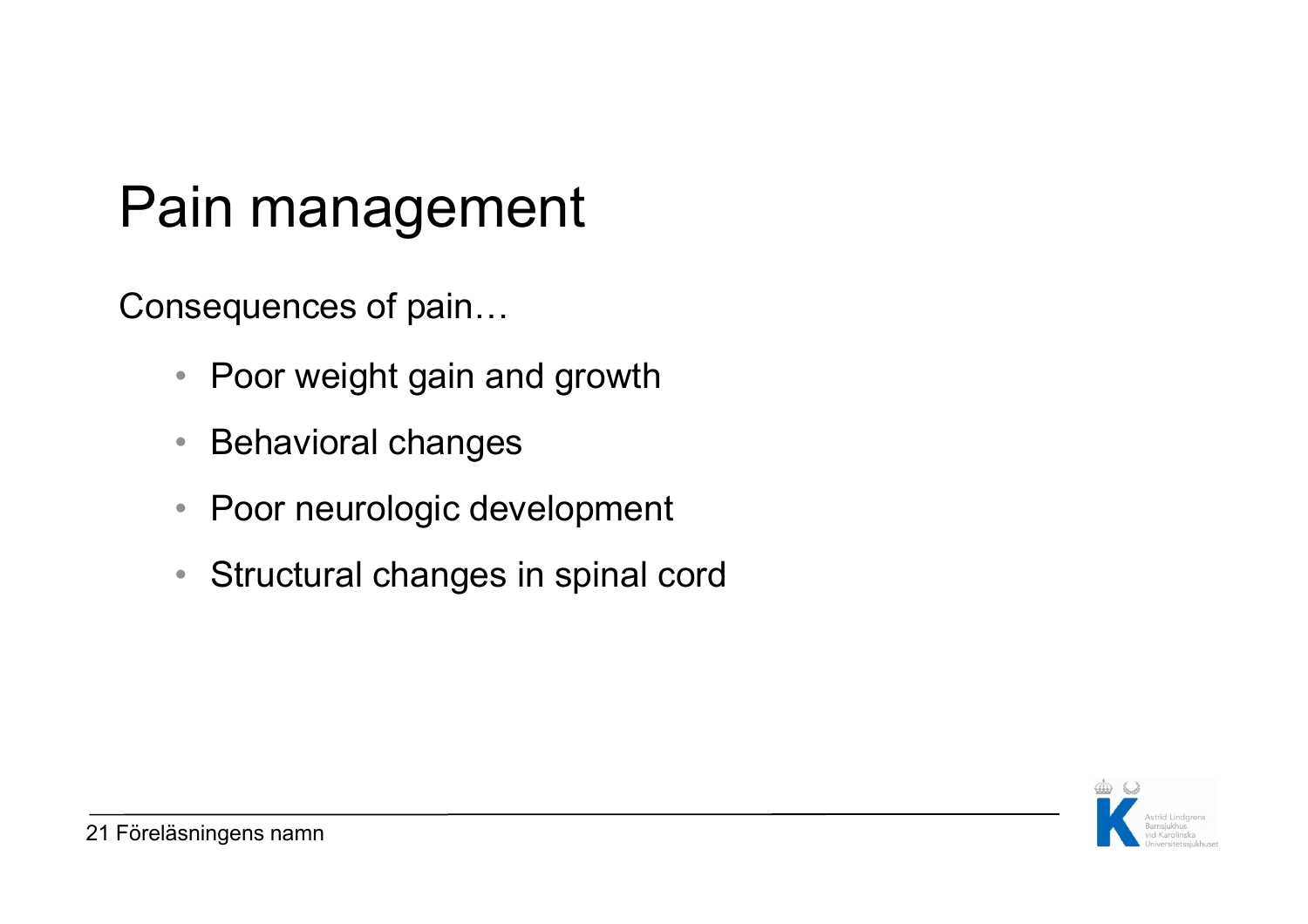# Pain management

Consequences of pain treatment…

- • Complications which can delay discharge from hospital
	- Withdrawal, constipation, pruritus
		- » Pla yfor et al ICM 2006
- Recent research includes experimental and clinical evidence that clinically relevant doses of most commonly used anesthetic agents cause decreased synaptogenesis, apoptos, learning disability and behavioral disturbances.
	- » Ikonomidou et.al. Science 1999;283:70-74
	- » Jevtovic-Todorovic et.al. J. Neurosci 2003;23:876-882.

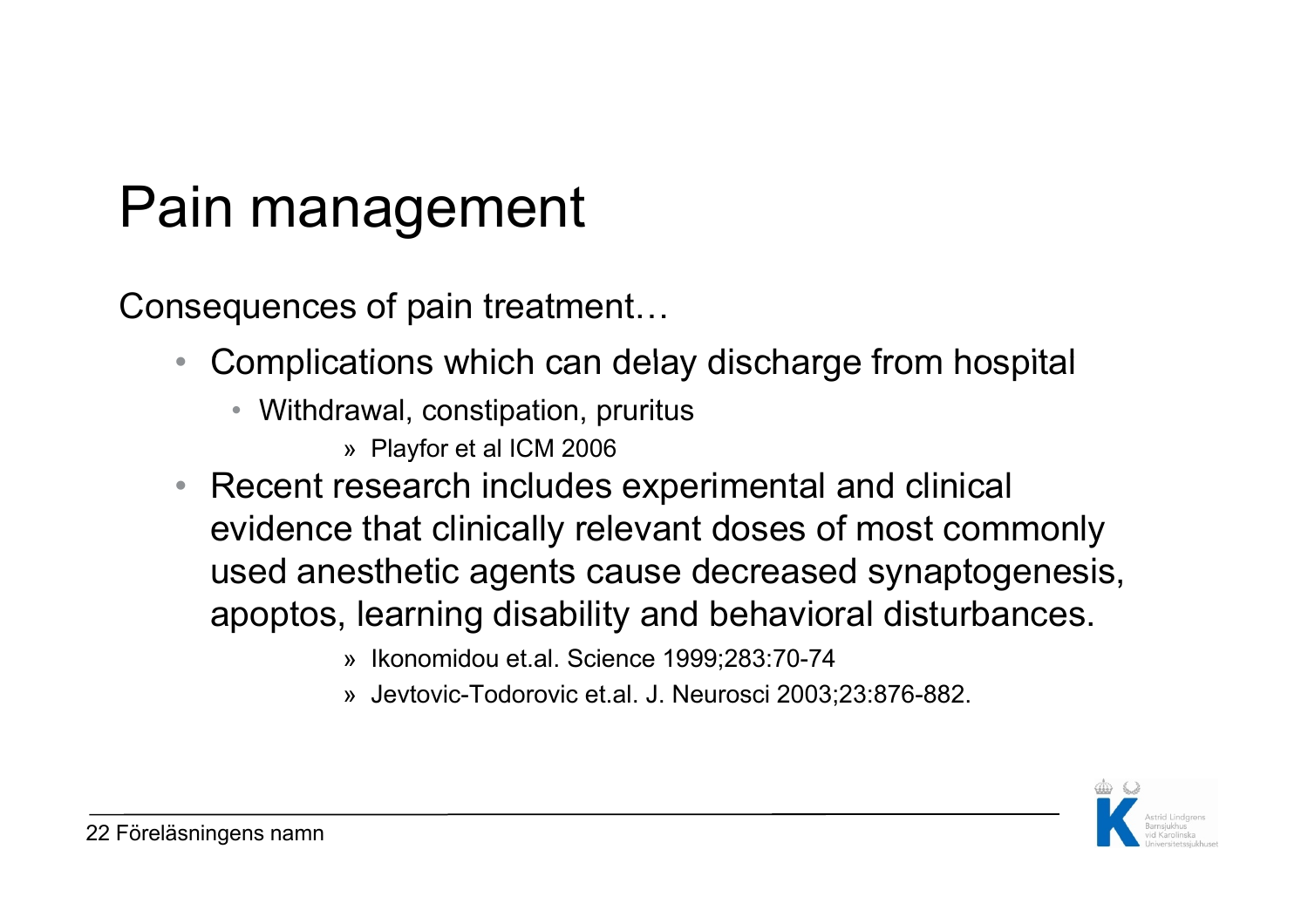### Evaluating pain in small children!?



How to recognize the moods of an Irish setter

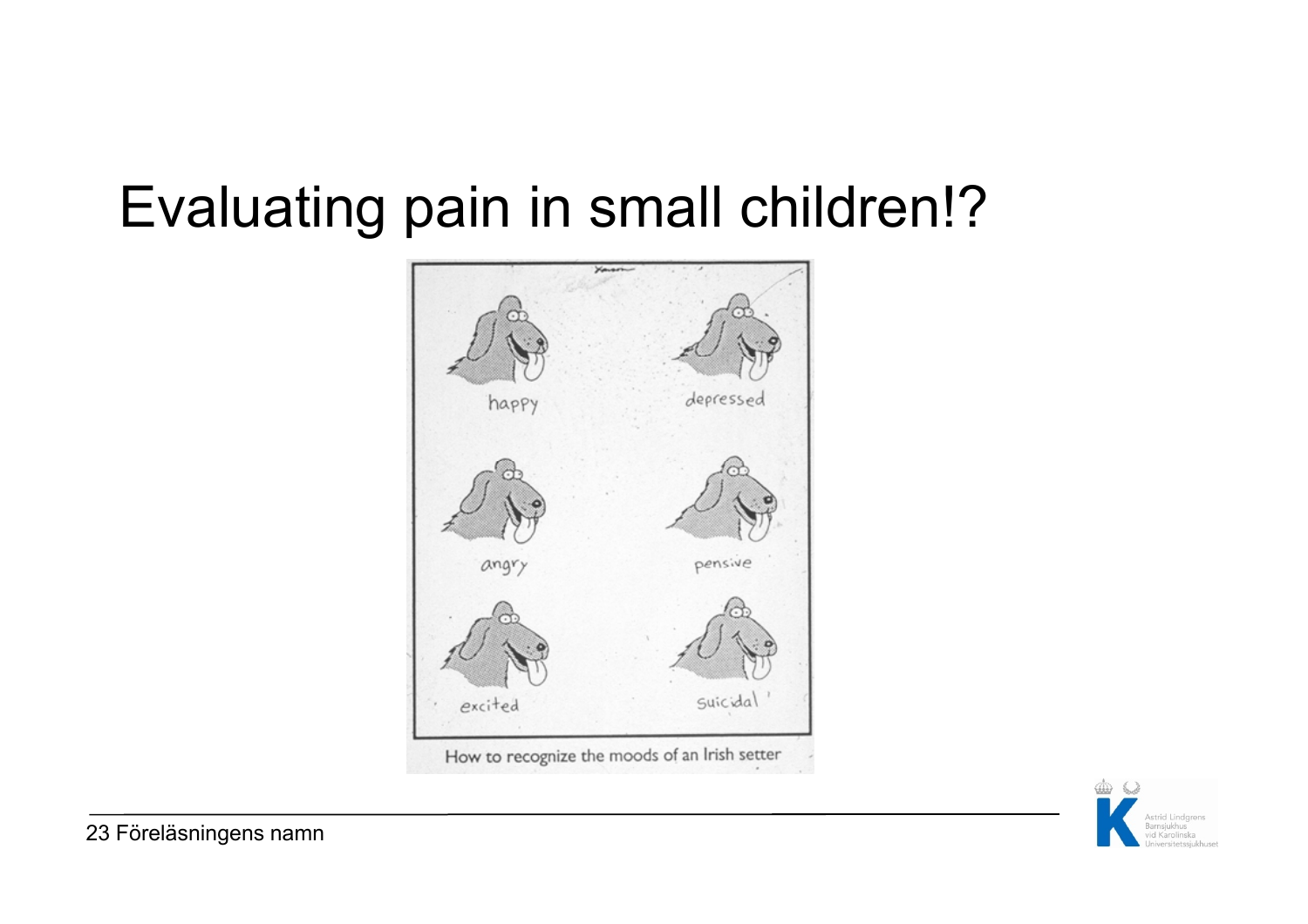### Pain evaluation

Newborns and pre-verbal children

• Behavioural scales.....

Eg. ALPS

Pre-school

• Faces scale….. Eg. Bieri School age

• VAS (Visual analogue scale) Function handicap

• Parents can often interpret!





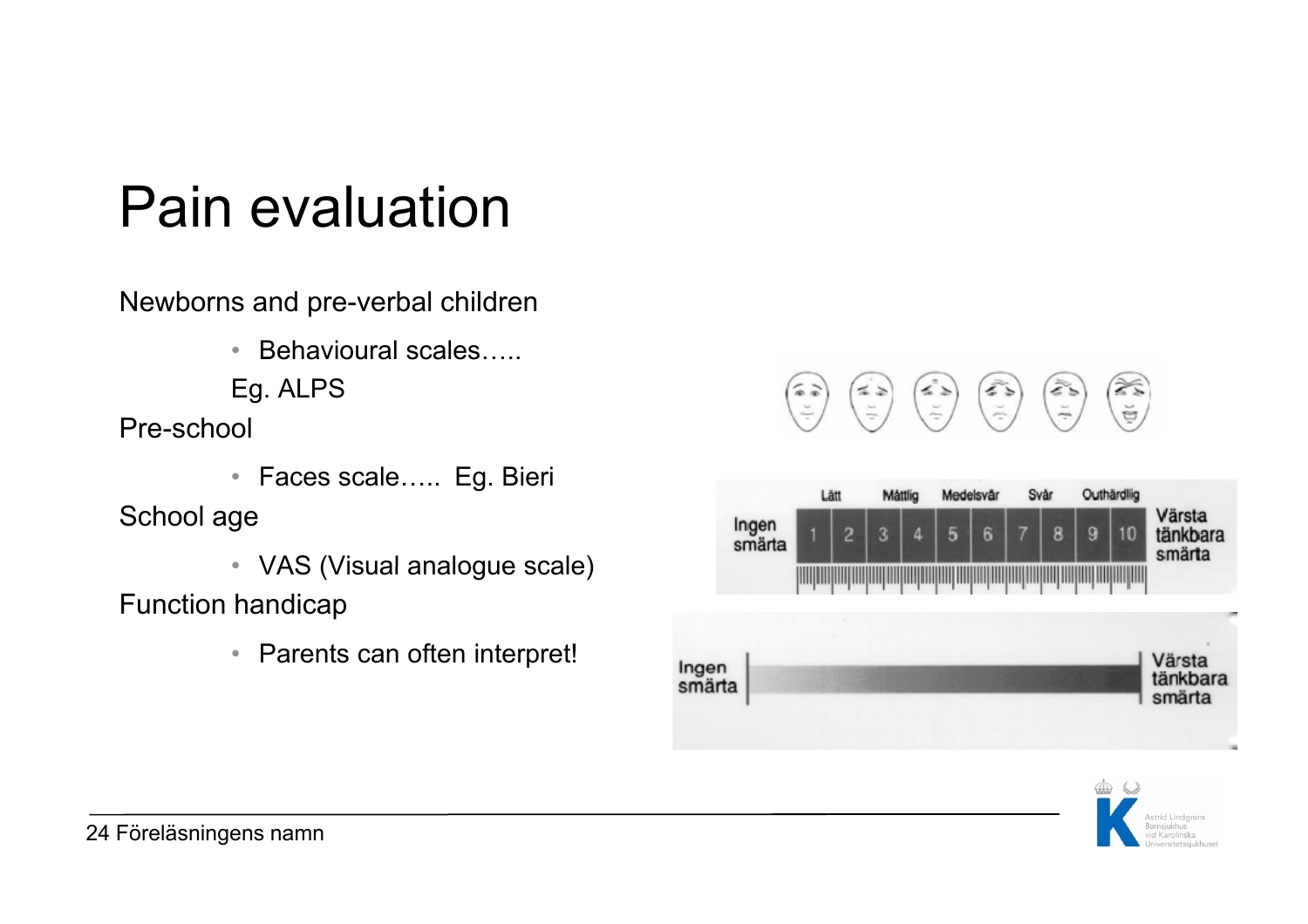# Post-op pain management

Combination of medications often works well:Mild analgesic: Acetaminophen 15 -20 mg/kg <sup>x</sup> 4 20 Ibuprofen 10 mg/kg x 3

Potent analgesic: Morphine 0,05 - 0,1mg/kg (injecting slowly will decrease risk of nausea/vomiting



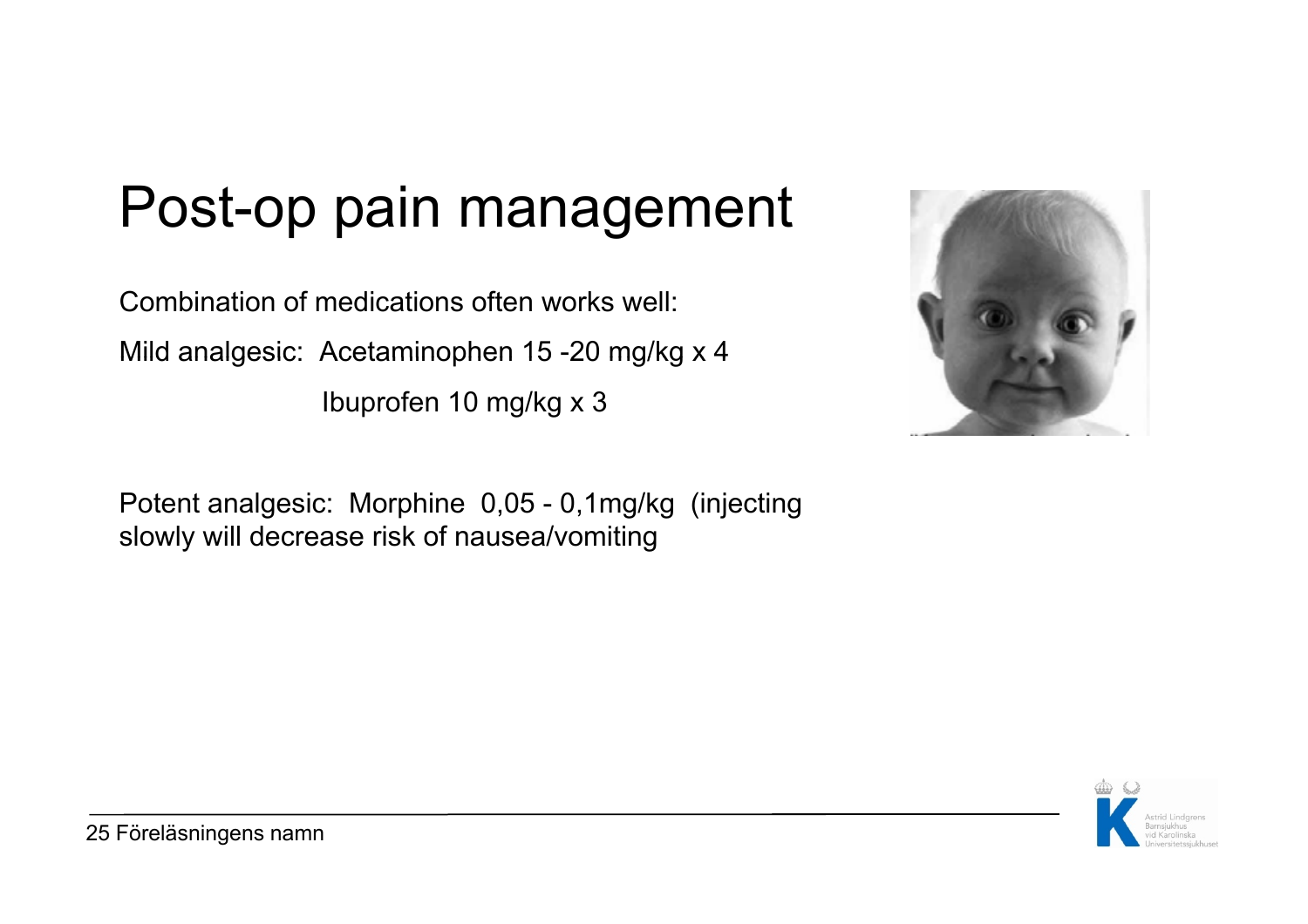## Factors affecting pain experience

- Information and expectations
- Previous experiences
- Parent's reactions
- Cognitive/development level
- Type of pain
- Actions and attitude of medical team!

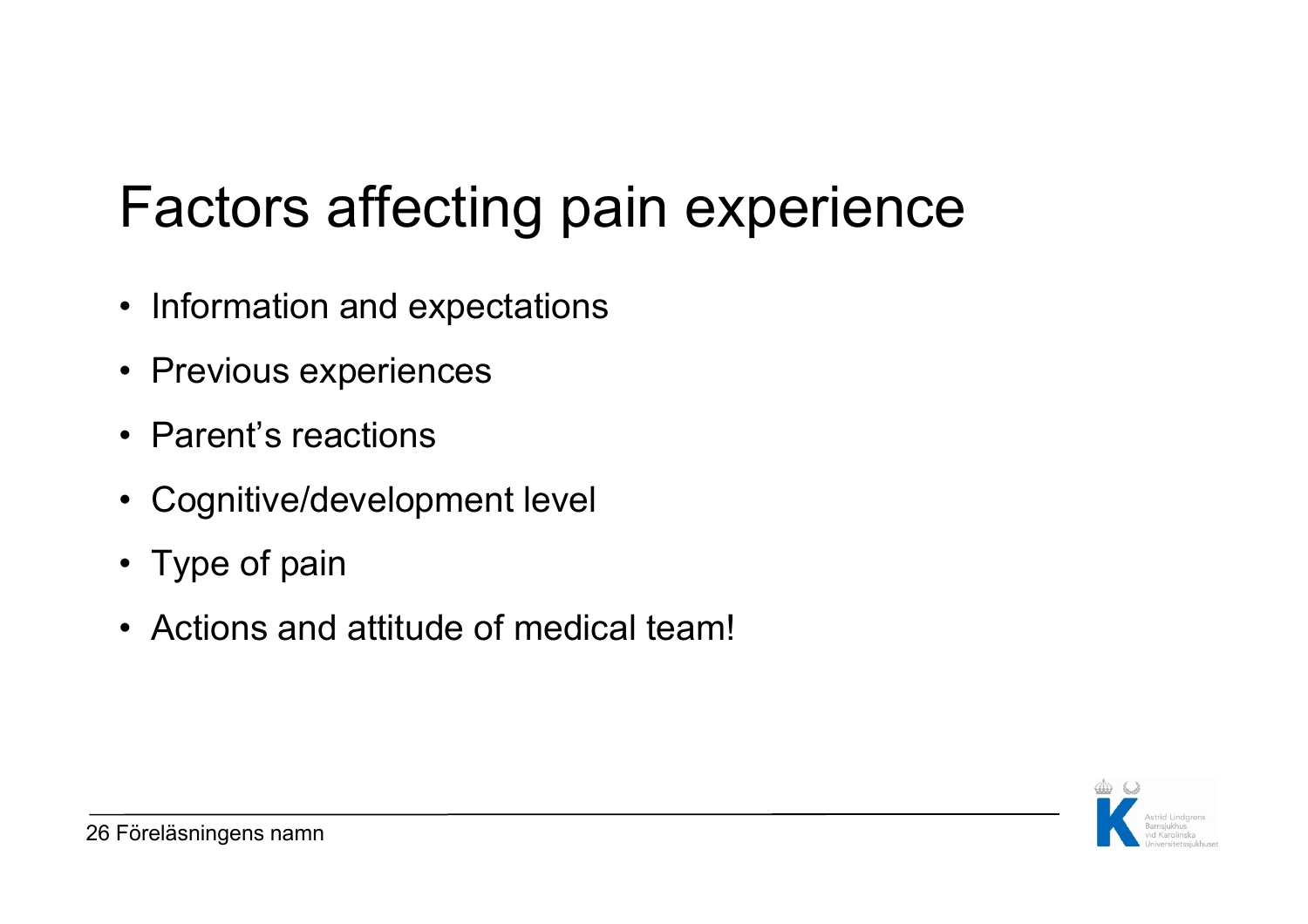

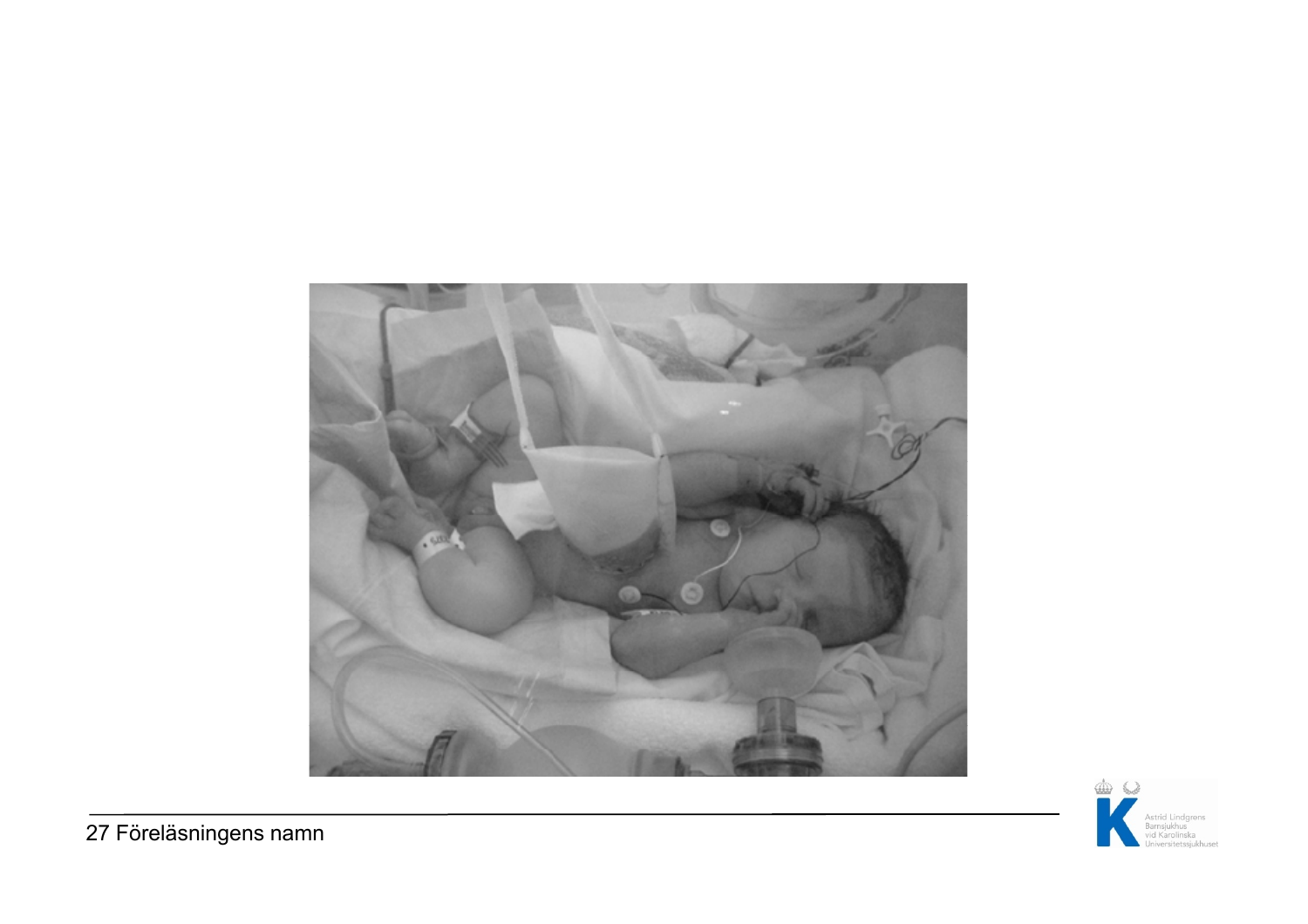

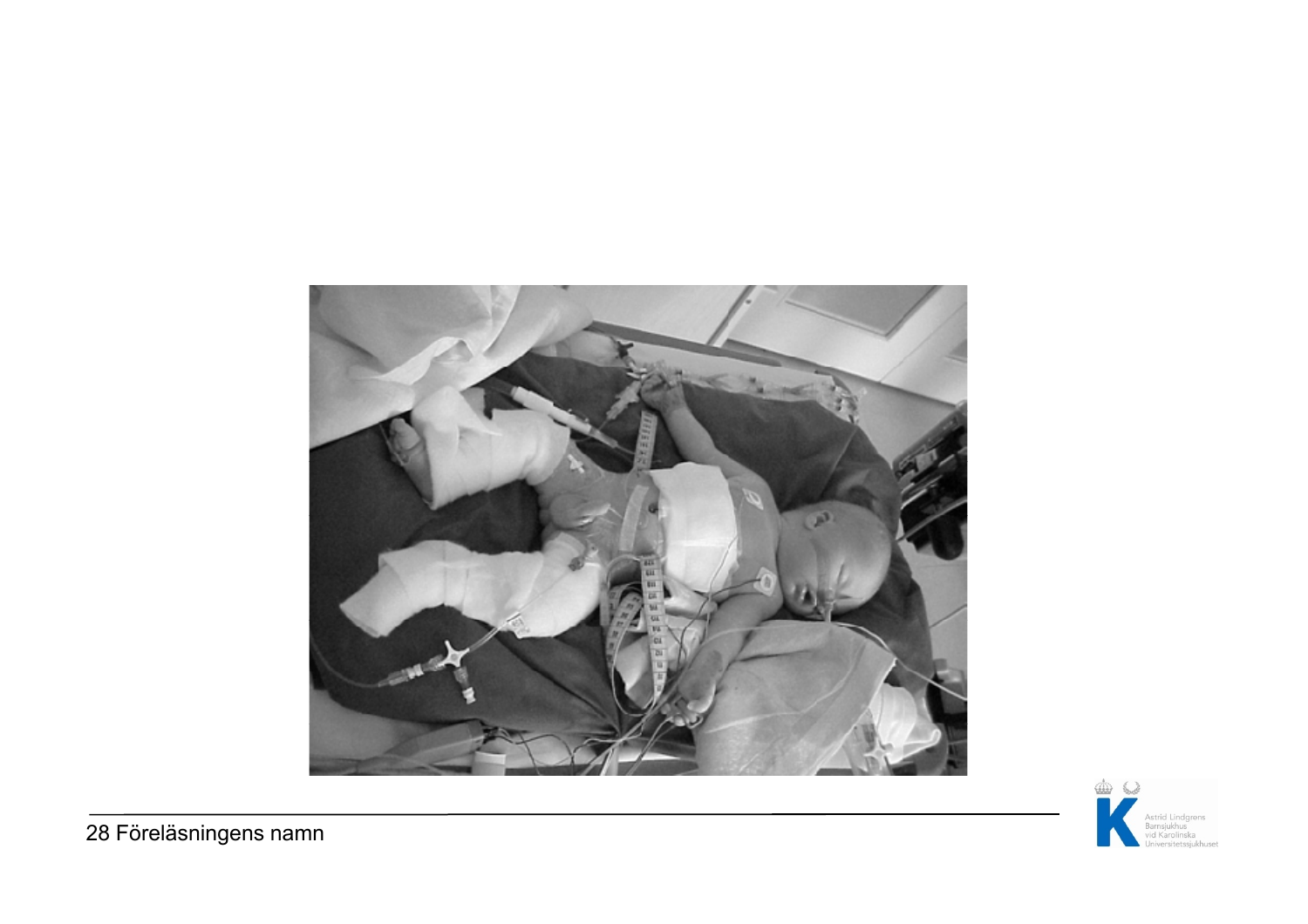

"Mr. Osborne, may I be excused? My brain is full."

### Thank –you for listening!